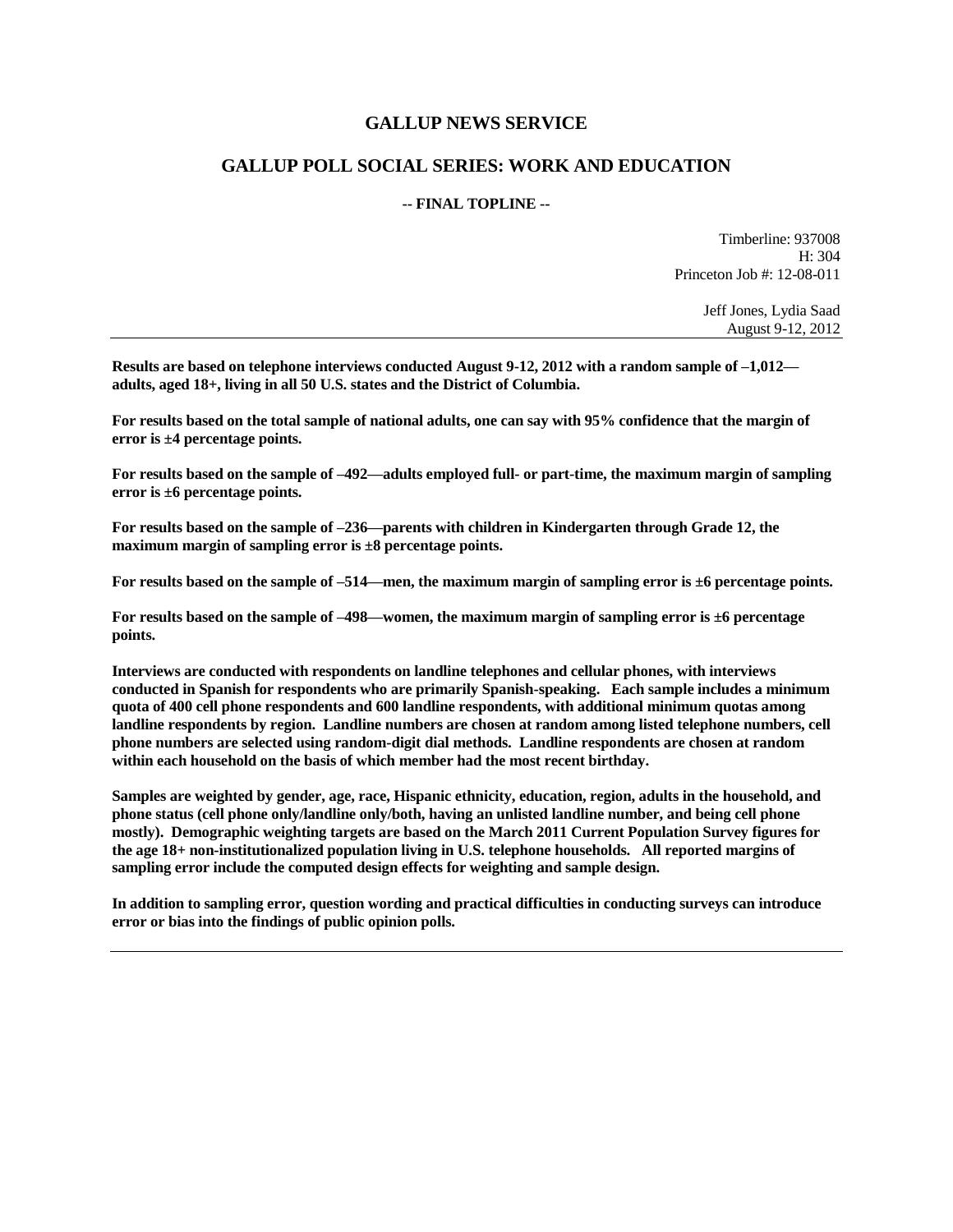D18. *(Asked of adults who are employed full or part-time)* Which of the following best describes your job? Are you -- an employee of a private company or business, an employee of a non-profit organization, a government employee, or self-employed in your own business or professional practice?

|                | Private<br>company | Non-profit | Gov't | Self-<br>employed | Other<br>(vol.) | N <sub>o</sub><br>opinion |
|----------------|--------------------|------------|-------|-------------------|-----------------|---------------------------|
| 2012 Aug 9-12  | 58                 | 9          | 15    | 17                |                 |                           |
| 2011 Aug 11-14 | 52                 | 11         | 17    | 17                |                 |                           |
| 2010 Aug 5-8   | 52                 | 10         | 17    | 17                |                 |                           |
| 2009 Aug 6-9   | 52                 | 11         | 16    | 19                |                 |                           |
| 2008 Aug 7-10  | 55                 | 10         | 15    | 16                | 3               |                           |
| 2007 Aug 13-16 | 55                 | 11         | 16    | 16                | 2               | *                         |
| 2006 Aug 7-10  | 55                 | 9          | 16    | 17                | $\overline{2}$  |                           |
| 2005 Aug 8-11  | 55                 | 9          | 15    | 18                | 2               |                           |
| 2004 Aug 9-11  | 57                 | 8          | 17    | 15                | $\overline{2}$  |                           |
| 2003 Aug 4-6   | 58                 | 10         | 17    | 13                |                 |                           |
| 2002 Aug 5-8   | 54                 | 10         | 15    | 16                | 3               | 2                         |
| 2001 Aug 16-19 | 58                 | 11         | 17    | 12                |                 | $\ast$                    |

#### **BASED ON --492-- ADULTS EMPLOYED FULL OR PART-TIME**

7. For how many years have you worked at your current company? [*OPEN-ENDED AND CODE*]

#### **BASED ON --492-- ADULTS EMPLOYED FULL OR PART-TIME**

|               | One year<br><u>or less</u> | Two-four<br>years | Five-nine<br>years | Ten-<br>nineteen<br>years | Twenty<br>or more<br>years | No<br>opinion | <u>Mean</u> |
|---------------|----------------------------|-------------------|--------------------|---------------------------|----------------------------|---------------|-------------|
| 2012 Aug 9-12 | 22                         | 20                | 21                 | 21                        | 16                         | ∗             | 9.2         |
| 2002 Aug 5-8  | 24                         | 28                | 18                 | 19                        |                            | $- -$         | 7.4         |